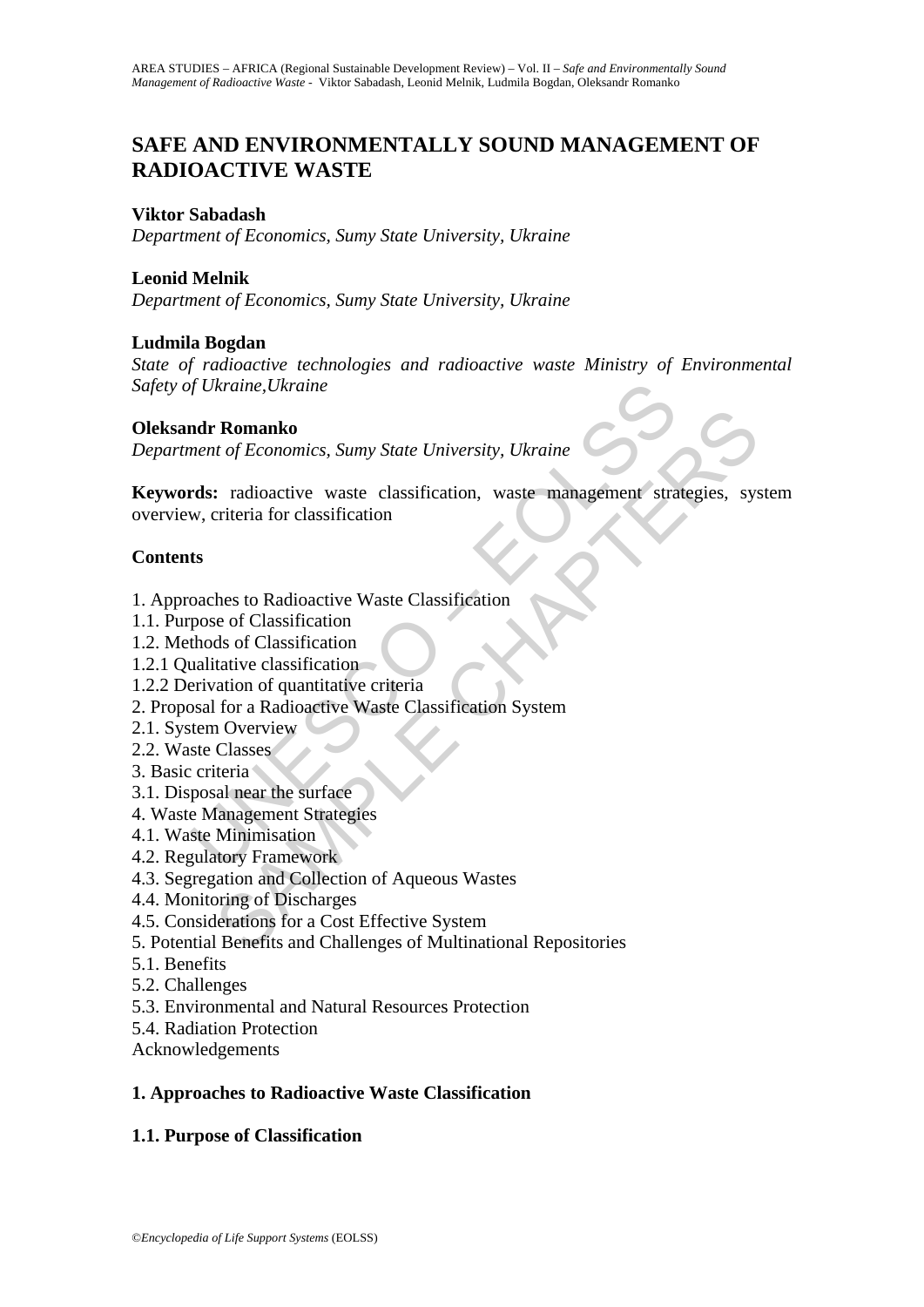Classification is an approach which is used, mainly when the quantity of elements considered (objects or ideas) is large, to ease management of the elements by reducing their number. Classification is realised by selecting the main features (criteria) and by structuring these criteria.

Classification may be more or less precise depending on the number of classes and the criteria considered. The degree of differentiation depends on the purpose of the classification. It is essential, however, that:

- $\blacksquare$  the definition of the classes and the derivation of the corresponding levels are clear and easily understood and developed on a sound technical basis;
- the restrictions of the applicability of the classification system are clearly known; and
- the number of classes is balanced between the desired differentiation and the ease of handling of the classification system.

Known; and<br>the number of classes is balanced between the desired differen<br>aase of handling of the classification system.<br>cation systems for radioactive waste may be derived from differen<br>action systems for radioactive wast number of classes is balanced between the desired differentiation and<br>of of handling of the classification system.<br>ion systems for radioactive waste may be derived from different point<br>as safety related aspects, process en Classification systems for radioactive waste may be derived from different points of view, such as safety related aspects, process engineering demands or regulatory issues. In this publication, emphasis is given to the safety related aspects, since these are in most cases of highest importance. This does not preclude consideration of other aspects.

Classification of radioactive waste may be helpful at any stage between the arising of the raw waste and its conditioning, interim storage, transportation and disposal. Therefore, classification of radioactive waste will serve many purposes. It will help:

- at the conceptual level:
	- in devising waste management strategies;
	- in planning and designing waste management facilities;
	- in designating radioactive waste to a particular conditioning technique or disposal facility;
- **at the operational level:** 
	- by defining operational activities and in organising the work with waste;
	- by giving a broad indication of the potential hazards involved with the various types of radioactive waste;
	- by facilitating record keeping;
- for communication:
	- by providing words or acronyms universally understood which improve communication among experts from different countries, and between experts, generators and managers of radioactive waste, regulators and the public.

To satisfy these purposes, an ideal radioactive waste classification system should meet a number of objectives, including the following:

- cover the full range of radioactive waste types;
- address all stages of radioactive waste management;
- relate radioactive waste classes to the associated potential hazard;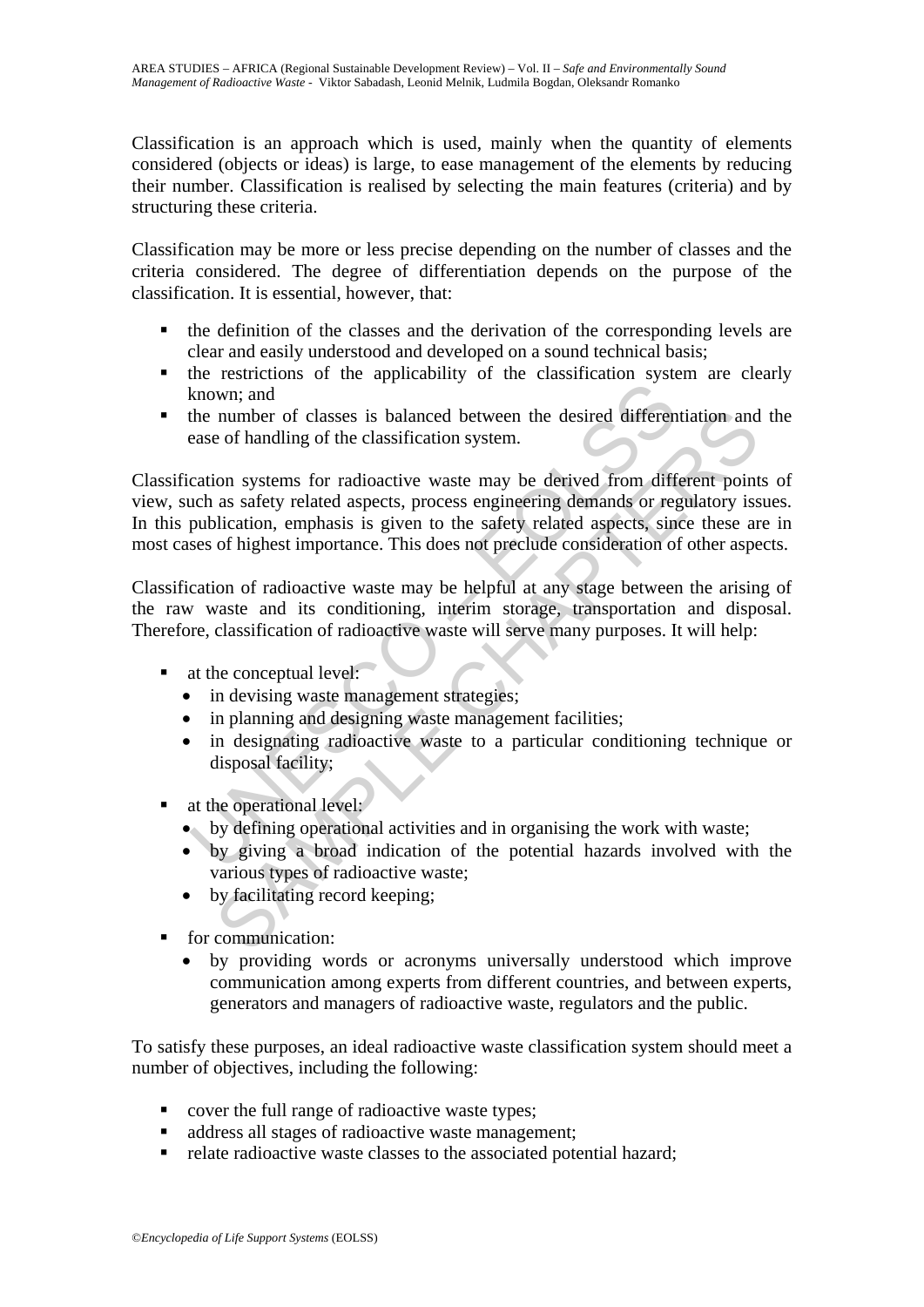- be flexible to serve specific needs;
- change already accepted terminology as little as possible;
- be simple and easy to understand; and
- be as universally applicable as possible.

It should be clear from this list that an ideal classification system does not exist. For instance, a classification system cannot at the same time be universally applicable and still reflect the finer details of all the stages of radioactive waste management. Compromise is needed, and because a primary purpose of an international document is to facilitate communication, the compromise should be sought in the direction of simplicity and flexibility.

# **1.2. Methods of Classification**

thods of Classification<br>thods of Classification<br>ing on the purpose of a radioactive waste classification sys<br>t approaches to its derivation. One basic method of classification<br>ividual condition of the individual classes. I Depending on the purpose of a radioactive waste classification system, there are different approaches to its derivation. One basic method of classification is a qualitative description of the individual classes. In this case, mostly general characteristics of the radioactive waste are used as criteria for the classification. Nonetheless, numerical values to characterise broad bands or orders of magnitude may also be helpful for classification by this approach: the other method is a quantitative approach, i.e. numerical values are given for the definition of most classes.

The methods described in the following sections have been derived mainly from the safety aspects of radioactive waste disposal, but can be developed into the other stages of radioactive waste management. It is reasonable to start classification from the point of disposal to keep consistency among the different stages of radioactive waste management.

on the purpose of a radioactive waste classification system, there or the purpose of a radioactive waste classification is a qualitary of the individual classes. In this case, mostly general characteristics of waste are us A clear distinction has to be made between a classification system and a set of regulatory limits. The purpose of classification is to simplify language and to help planning, while the purpose of regulatory limits is to ensure safety. Therefore, the effort in developing precise limits has to be applied within the regulatory framework of licensing or authorising specific radioactive waste management activities. Actual quantity or concentration limits for the classification of radioactive waste are to be established by the regulatory body of a Member State. While a radioactive waste classification system may be useful for generic safety considerations, it is not a substitute for specific safety assessments performed for an actual facility involving well-characterised types of radioactive waste.

# **1.2.1 Qualitative classification**

There are already "natural" classification systems, e.g. grouping the radioactive wastes in terms of their origin. Moreover, even within a given type of radioactive waste, the characteristics related to safety may vary widely and necessitate different treatment of subtypes.

Another "natural" classification system is the differentiation of radioactive wastes according to the physical state, i.e. solid, liquid, gaseous. This system stems from the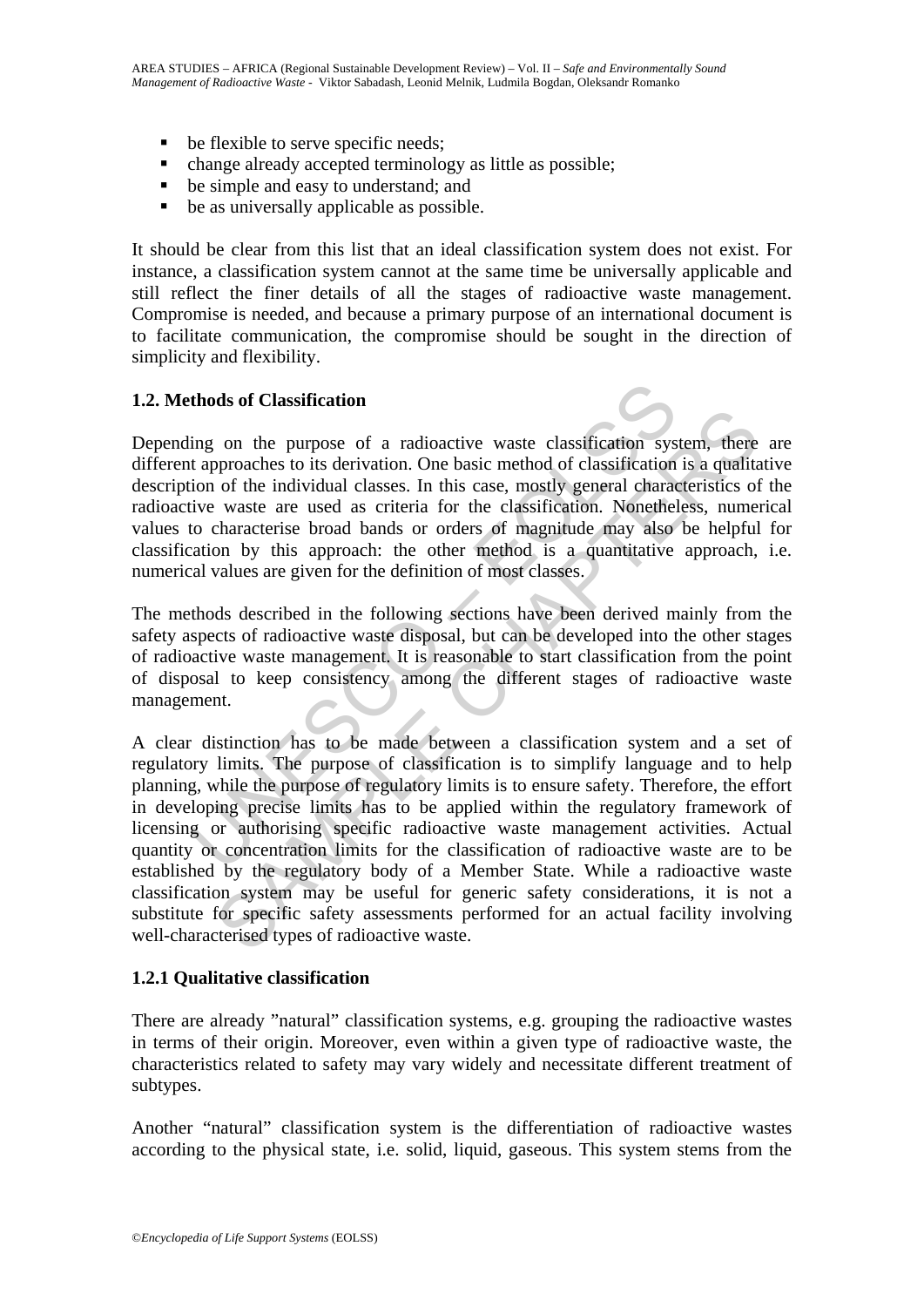process engineering needs for the treatment of the different radioactive waste streams and is often refined corresponding to individual radioactive waste treatment systems. A classification system of this type is mostly specific to individual facilities and follows their technical needs and possibilities. It may, however, incorporate safety considerations such as the radiation protection necessary for radioactive waste classes with higher radioactivity content.

A widely used qualitative classification system separates radioactive waste into three classes:

- $\blacksquare$  low level waste (LLW),
- $\blacksquare$  intermediate level waste (ILW) and
- high level waste (HLW).

A further distinction is made between short-lived and long-lived waste. These classes address activity content, radiotoxicity and thermal power. The differentiation between the long- and short-lived radionuclide content is made to assist in the choice of the appropriate type of repository. This system mainly serves the purpose of facilitating international communication.

# **1.2.2 Derivation of quantitative criteria**

The proposals originated from qualitative considerations of practical aspects related to processing and transportation of radioactive waste. Thus they are not based on quantitative assessments and justifications.

memberiary and the between short-lived and long-lived wastee activity content, radiotoxicity and thermal power. The different activity content, radiotoxicity and thermal power. The different activity content, radiotoxicity Transferences that the between short-lived and long-lived waste. These class<br>inity content, radiotoxicity and thermal power. The differentiation between<br>time short-lived radionuclide content is made to assist in the choice Classification of radioactive waste in many cases is related to safety aspects of their management. In this context it provides a link between the waste characteristics and safety objectives that have been set up by a regulatory body or the operator of a waste management facility. Since safety objectives are formulated in general in terms of numerical values, a quantitative approach to classification is necessary for this purpose. To derive a quantitative classification system, a common procedure should be used which is outlined in the following paragraphs.

The first step is a definition of the purpose of the classification system, since any classification system can only address a particular aspect of radioactive waste management. This implies decision on such aspects as:

- $\blacksquare$  the type of radioactive waste to be covered;
- $\blacksquare$  the activity or installation considered:
- $\blacksquare$  the corresponding level of application (planning, operation, post-operation), and
- $\blacksquare$  the safety objectives to be met.

The next step requires the definition of the areas that are addressed by the system, for example:

- exposure of personnel;
- exposure of members of the public;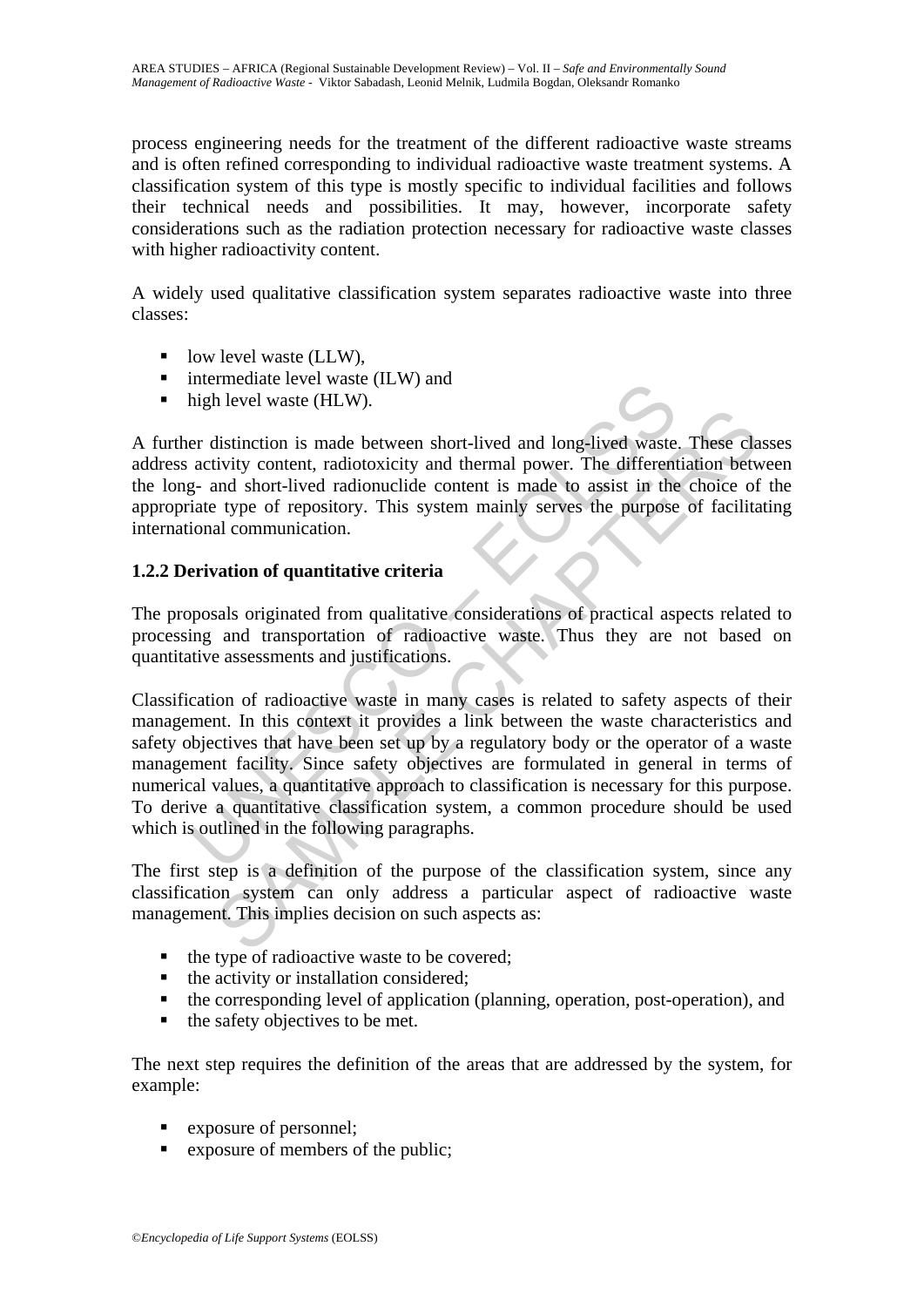- contamination of the environment;
- safety from criticality:
- normal operation, incidents or accidental conditions;
- heat generation of radioactive waste, and
- **PEDIE:** process engineering aspects.

Communication is another important issue to be addressed.

For some of these areas regulatory or technical constraints may exist that have to be taken into account. These may be, for example:

- the radioactive waste itself, characterised by the annual arising, the spectrum of radionuclides and their concentrations;
- limits and requirements set by the authorities:
- pathways or scenarios prescribed for safety assessments;
- operational limits;
- ite specific conditions (e.g. for radioactive waste disposal, geological, hydrogeological and climatic characteristics may restrict the choice of disposal site or of the type of radioactive waste that can be disposed of at the site);
- social or political aspects, and
- legal definitions and requirements.

Inter tandoactive waster used: the calculation distance and distributed was tested. Calculated in the authorities;<br>tradionuclides and their concentrations;<br>parthways or scenarios prescribed for safety assessments;<br>parthway Once the framework for classification has been set, the parameters to be used for classifying may be chosen in a third step. Starting from the radioactive waste itself, there are a number of properties that may be taken into account. Table 1 lists the more important ones that are used in one or the other case.

| limits and requirements set by the authorities;<br>٠<br>operational limits;                    | pathways or scenarios prescribed for safety assessments;                                                                                                                                                                                                           |
|------------------------------------------------------------------------------------------------|--------------------------------------------------------------------------------------------------------------------------------------------------------------------------------------------------------------------------------------------------------------------|
| $\blacksquare$<br>social or political aspects, and<br>legal definitions and requirements.<br>Ξ | site specific conditions (e.g. for radioactive waste disposal, geologica<br>hydrogeological and climatic characteristics may restrict the choice of disposa<br>site or of the type of radioactive waste that can be disposed of at the site);                      |
| ystem can be derived.                                                                          | hese factors may restrict the degree of freedom for the choice and the development of<br>classification system and therefore have to be evaluated before the classificatio                                                                                         |
| mportant ones that are used in one or the other case.                                          | Once the framework for classification has been set, the parameters to be used for<br>lassifying may be chosen in a third step. Starting from the radioactive waste itsel<br>nere are a number of properties that may be taken into account. Table 1 lists the more |
| Origin<br><b>Criticality</b>                                                                   |                                                                                                                                                                                                                                                                    |
| <b>Radiological properties</b>                                                                 | half-life                                                                                                                                                                                                                                                          |
|                                                                                                | heat generation                                                                                                                                                                                                                                                    |
|                                                                                                | intensity of penetrating radiation                                                                                                                                                                                                                                 |
|                                                                                                | activity and concentration of radionuclides                                                                                                                                                                                                                        |
|                                                                                                | surface contamination                                                                                                                                                                                                                                              |
|                                                                                                | dose factors of relevant radionuclides                                                                                                                                                                                                                             |
| Other physical properties                                                                      | physical state (solid, liquid or gaseous)<br>٠                                                                                                                                                                                                                     |
|                                                                                                | size and weight                                                                                                                                                                                                                                                    |
|                                                                                                | compactability                                                                                                                                                                                                                                                     |
|                                                                                                | dispersibility                                                                                                                                                                                                                                                     |
|                                                                                                | volatility                                                                                                                                                                                                                                                         |
|                                                                                                | solubility, miscibility                                                                                                                                                                                                                                            |
| <b>Chemical properties</b>                                                                     | potential chemical hazard                                                                                                                                                                                                                                          |
|                                                                                                | corrosion resistance/corrosiveness                                                                                                                                                                                                                                 |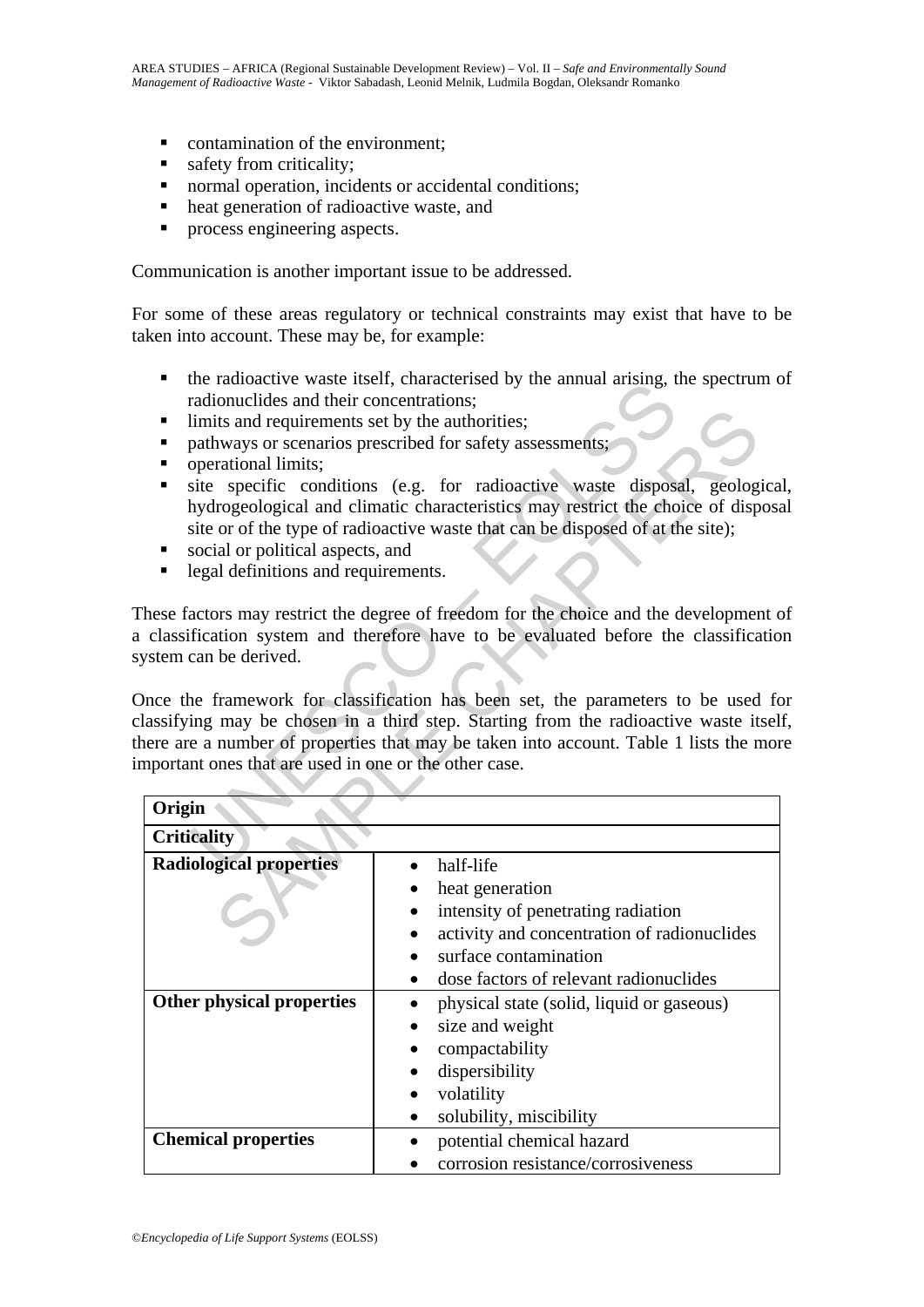|                              | • organic content<br>• combustibility<br>reactivity<br>$\bullet$<br>gas generation<br>sorption of radionuclides |
|------------------------------|-----------------------------------------------------------------------------------------------------------------|
| <b>Biological properties</b> | potential biological hazards                                                                                    |

Table 1. Important properties of radioactive wasted used as criteria for classification

The possible scenarios, design options and site specific options have then to be evaluated in a fourth step to assess their suitability as classification parameters. Factors to be considered regarding disposal of radioactive waste in a repository are:

- interim storage for decay of radionuclides;
- selection of techniques for conditioning radioactive waste;
- $\blacksquare$  engineering for handling of radioactive waste in the repository;
- administrative measures to be taken during handling of radioactive waste;
- engineered barriers to contain the radioactivity during handling and after emplacement (ventilation systems, backfill, dams, seals, covers);
- duration of institutional control as a factor in the design of a near surface disposal facility;
- **improvements of some characteristics of the disposal site, and**
- **assignment of radioactive waste to a repository.**

Interim storage may result in the subsequent attribution of a radioactive waste to a lower class and allow time to develop and implement a disposal strategy.

maidered regarding disposal of radioactive waste in a repository and<br>interim storage for decay of radionuclides;<br>selection of techniques for conditioning radioactive waste;<br>engineering for handling of radioactive waste in If a set of classification parameters has been chosen, intervals for numerical values or, as an alternative, qualitative characteristics are defined as limits for different classes. Assigning the considered types of radioactive waste to these classes will show whether or not a meaningful system has been established.

Frim storage for decay of radionuclides;<br>cetion of techniques for conditioning radioactive waste;<br>innering for handling of radioactive waste in the repository;<br>ininistrative measures to be taken during handling of radioact A comparable procedure is in principle to be used in safety analyses for radioactive waste management facilities, especially for a repository. However, classification parameters, intervals for numerical values and resulting limits cannot be chosen as desired. They are derived from regulatory or legal requirements, e.g. by safety analyses, and will have to be mandatory with limits generally expressed as allowable values for the activity of individual radionuclides and for other properties of waste packages. At such an advanced level, an integrated, detailed classification system for radioactive waste can be established; it should cover all radioactive waste management steps from the generation of radioactive waste to its disposal. Furthermore, there must be assurance that all corresponding parameters are set up in such a way that they are amenable to being controlled or checked in individual waste packages.

# **2. Proposal for a Radioactive Waste Classification System**

A classification system has previously been proposed by the IAEA placing radioactive waste into one of three classes: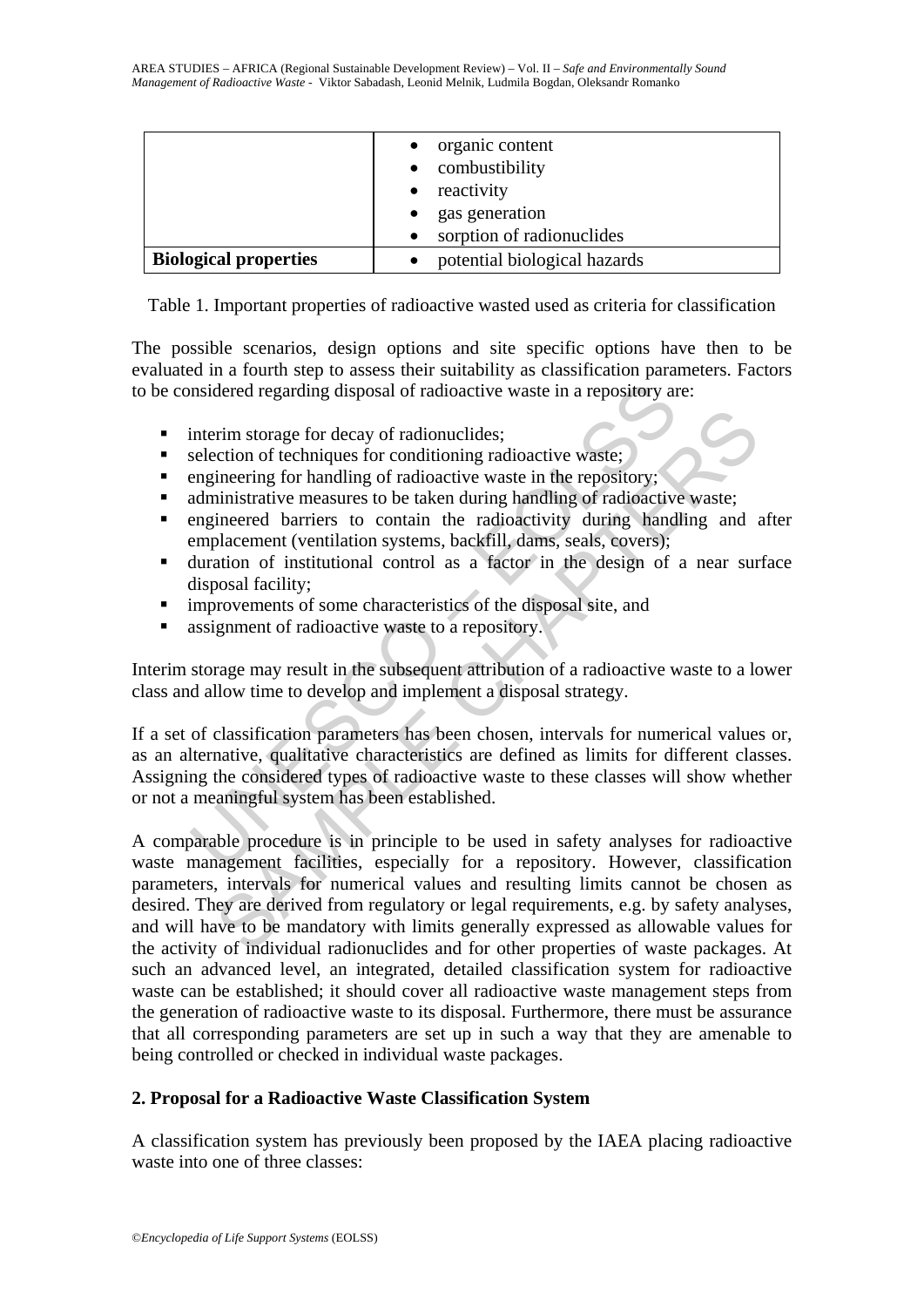- high level waste (HLW),
- $\blacksquare$  intermediate level waste (ILW), or
- $\blacksquare$  low level waste (LLW)

#### **High level waste**

- The highly radioactive liquid, containing mainly fission products, as well as some actinides, which is separated during chemical reprocessing of irradiated fuel (aqueous waste from the first solvent extraction cycle and those waste streams combined with it),
- Any other waste with radioactivity levels intense enough to generate significant quantities of heat by the radioactive decay process,
- Spent reactor fuel, if it is declared waste.

### **Intermediate level waste (medium level waste)**

Waste which, because of its radionuclide content requires shielding but needs little or no provision for heat dissipation during its handling and transportation.

#### **Low level waste**

Waste which, because of its low radionuclide content, does not require shielding during normal handling and transportation.

Any olier waste with admoatuvily levels linense enough to general equantities of heat by the radioactive decay process,<br>Spent reactor fuel, if it is declared waste.<br> **Ediate level waste (medium level waste)**<br>
which, becaus The reaction of the set of the set of the set of the method is the set of the set of the set of the set of the set of the set of the set of the set of the set of the set of the set of its low radionuclide content requires Within the ILW and LLW classification, the IAEA also differentiated between short and long-lived waste, as well as alpha bearing waste. Here the term short-lived waste refers to radioactive waste which will decay to an activity level which is considered to be acceptably low from a radiological viewpoint, within a time period during which administrative controls can be expected to last. (Such waste can be determined by radiological performance assessment of the storage or disposal system chosen.) Longlived waste is radioactive waste that will not decay to an acceptable activity level during the time which administrative controls can be expected to last. Alpha bearing waste is radioactive waste containing one or more alpha emitting radionuclides, usually actinides, in quantities above acceptable limits established by the national regulatory body.

This classification system has proved to be useful for general purposes, although there are limitations. First, the classification system lacks a completely clear linkage to safety aspects in radioactive waste management, especially disposal. In addition, many countries use different definitions of radioactive waste consistent with their national programmes or mandates. Some countries classify radioactive waste according to the facilities in which this waste is generated, or by the processes that generate such waste. In addition, the current classification system lacks quantitative boundaries between classes and recognition of a class of waste that contains so little radioactive material that it cannot be considered as 'radioactive' and consequently may be exempted from control as radioactive waste. Finally, it lacks recognition of wastes such as those from mining and milling uranium ore, that contain small quantities of natural radionuclides dispersed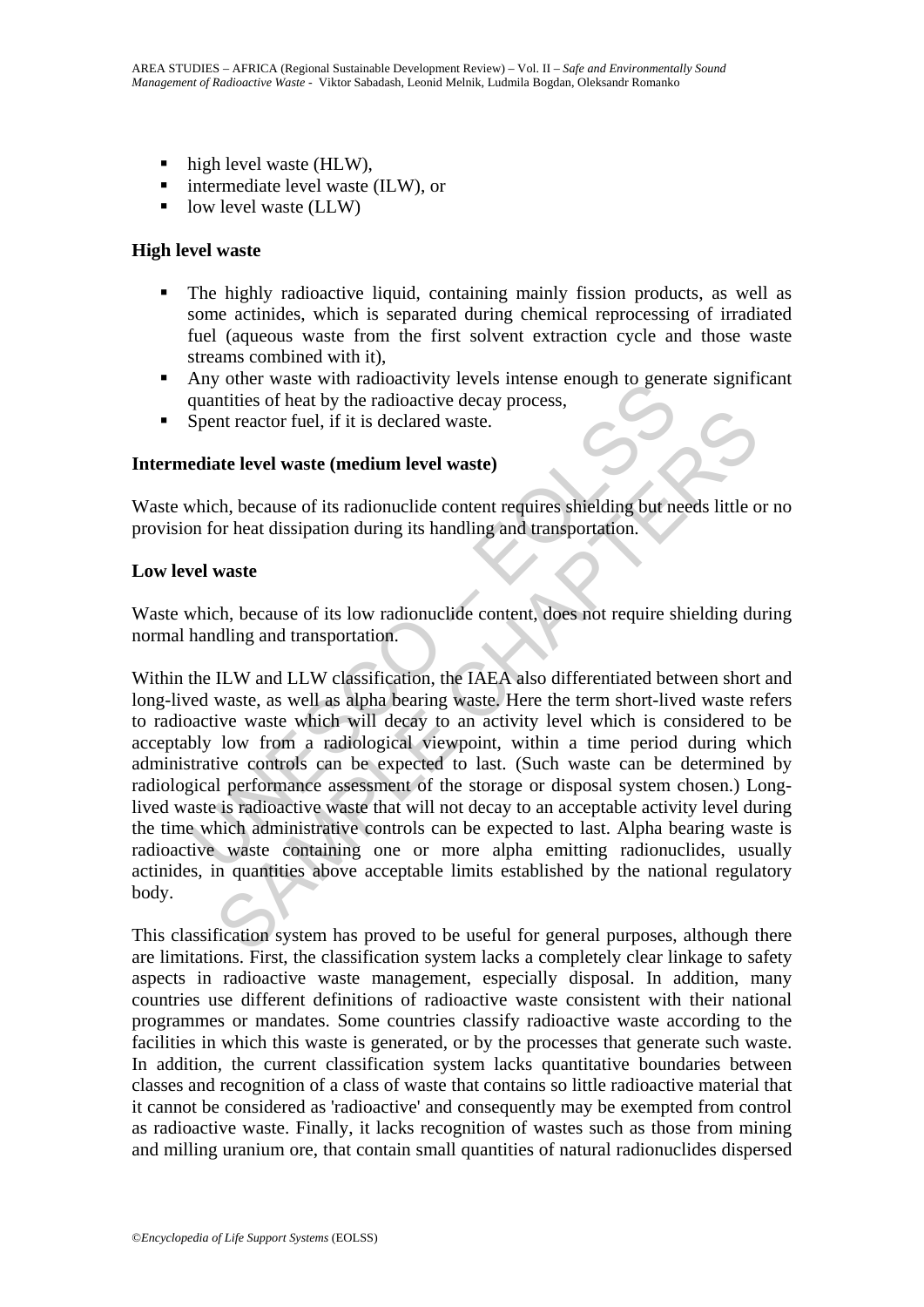through very large volumes of material.

#### **2.1. System Overview**

Three major classes of waste were identified and used as the basis for the system:

- Waste containing such a low concentration of radionuclides that it can be exempted from nuclear regulatory control in accordance with clearance levels, as the associated radiological hazards are negligible.
- Waste that contains such an amount of radioactive material that it requires actions to ensure the protection of workers and the public either for short or for long periods of time. This class covers a very wide range of radioactive wastes, ranging from radioactive waste just above exempt levels, e.g. not requiring shielding or particular confinement, to radioactive waste that contains such high levels of radioactivity that shielding and possibly cooling may be required. A range of disposal methods may be postulated for such waste.
- Waste that contains such high levels of radioactive material that a high degree of isolation, normally geological isolation, from the biosphere is required over long time periods. Such waste normally requires both shielding and cooling.

or the mandator was the serve and weather than the mandator and the mandator are applied for inter-<br>tranging from radioactive waste just above exempt levels, e.g.<br>shielding or particular confinement, to radioactive waste t Example that the induced to a state that the state of disparent and the set of radioactivity that shielding and possibly cooling may be required for state of disposal methods may be postulated for such waste. The original Although the principles of the existing classification system are retained, the revised classification system is organised to take into account matters considered of prime importance for disposal safety. Sufficient experience has been gained so that general quantitative boundaries between classes can be drawn. More detailed quantitative boundaries may be developed in accordance with national programmes and requirements.

The boundary levels addressed in this chapter are primarily applicable to solid radioactive waste, which is either generated as such or results from treatment and conditioning applied to liquid or gaseous radioactive waste, with a view to their further transportation, storage or disposal.



#### **Acknowledgements**

- - -

In preparing this chapter, we drew on materials from the Commission of the European Communities Working Group Report, **"Objectives, standards and criteria for radioactive waste disposal in the European Community", e**dited by S. Orlowski and